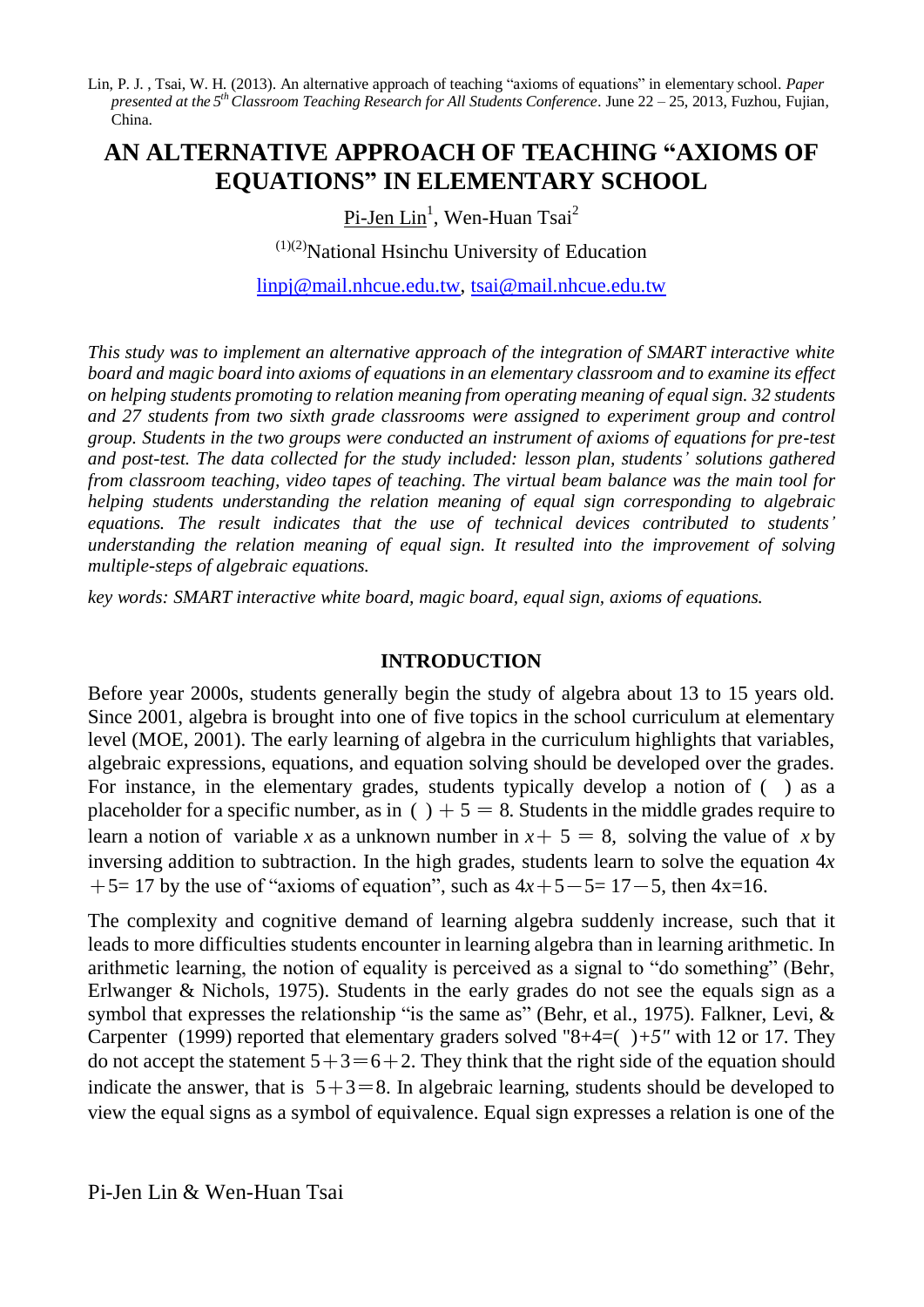keys when developing mathematical and particularly algebraic thinking.

However, according to several research studies (Saenz-Ludlow and Walgamuth, 1998; Behr, Erlwanger and Nichols, 1975; Falkner, et al., 1999), students from grade 1 to 6 show serious misconceptions about the meaning of the equal sign. As Carraher, Schliemann and Brizuela (2000) suggest that students' previous mathematics instruction seem to be one of the main causes of many of the students' difficulties in early learning algebra. Capraro and Capraro (2007) further examining the textbooks for students' preparation show that the equal sign is presented in Chinese books as a relational symbol of equivalence which contrasted with the presentation in U.S. books. The result implicitly reflected pedagogical issues as a possible basis for the disparate results. It suggests that teachers should provide appropriate contexts that emphasize "equivalence" for students to learn the equal sign.

In traditional teaching, some teachers might use the physical manipulates such as balance with pan scales or some teachers might use chalk-and-board to teach the axioms of equations. In the former approach, it is hardly access to a balance by finding out two different concrete materials putting on the left and right side. In addition, it is time consuming. In the latter approach, it is very convenient for instructor, but it is not meaningful learning for students. Thus, the technological devices will be considered to be used to integrate into the axioms of equations, as an alternative instructional approach. The technological devices include SMART white board and Magic board, denoted as SIWB+MB.

SMART interactive whiteboards are about the same size as a standard whiteboard but are connected through a USB cable to a computer. The surface of the board is touching sensitive. Magic Board provides a collection of virtual objects that elementary teachers usually use to present mathematics concepts. MB is a web-based virtual aids environment for teaching elementary mathematics (Yuan, 2005). We integrating the MB into SIWB as the environment of interactive learning for the study was rooted in the following benefits of the virtual aids: (1) the virtual aids have the potential to overcome some of the main drawbacks of physical manipulatives (Clements & Sarama, 2005; Moyer, Niezgoda, & Stanley , 2005; Yuan, Lee, & Wang, 2010) and (2) the virtual aids have the nature of interactivity, flexible representations, unlimited supply, and easy to clean.

In order to overcome the difficulties and to ease the transition from arithmetic to algebra, this study is designed to design an alternative instructional approach to implement into classroom practice. The axioms of equations include that if  $ax+b=c$ , then it is true for (1) addition property,  $ax+b+b=c+b$ ; (2) subtraction property,  $ax+b-b=c-b$ ; (3) multiplication property,  $1/a \times (ax + b) = 1/a \times c$ , where  $a \ne 0$ ; and (4) division property,  $(ax + b) \ne a = c \ne a$ , where  $a \neq 0$ . The axioms of equations is a prerequisite for understanding the meaning of simplifying terms step by step of solving equations.

The purpose of the study was to explore the effect of the SIWB+MB integrated into instruction of axioms of equations on students' leaning. There were two research questions to be answered: (1) How were the technical devices SIWB+MB integrated into axioms of equations? (2) What was the effect of the alternative instructional approach on the effect of students' learning on axioms of equations?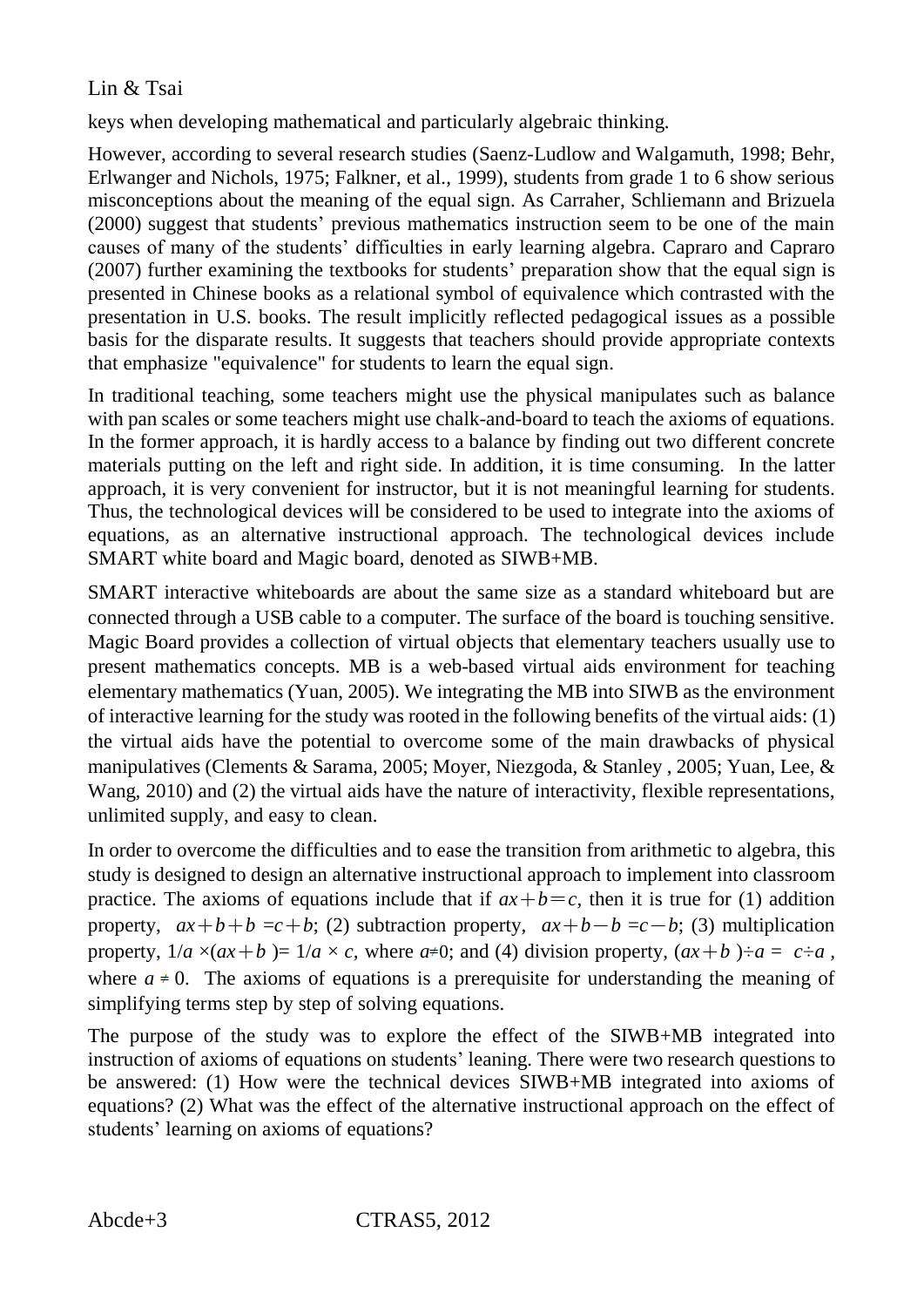### **CONCEPTUAL FRAMEWROK**

Three approaches of developing meaning of equations as an equivalence relation are adapted as the conceptual framework of the study.

Kieran's (1981) teaching experiment was designed to aid six 12- and 13-year-olds students in constructing meaning for algebraic equations of the type  $ax+b=cx+d$ . Kieran's experiment of teaching focused on extending the use of equal sign to include multiple operations on both sides, initially with one operation on each side, such as  $2\times 6 = 4\times 3$  and  $2\times 6 = 10+2$ . They then went on to construct equalities with multiple operations on each side. In the experiment, students seem in general to be quite comfortable with equality statements containing multiple operations on both sides when inserting the "answer" between both sides (i.e.,  $5 \times 3 = 15 = 10$  $+5$ ). Students justified them in terms of both sides being equal because they had the same value. The equality symbol was being seen at this stage more as a relational symbol than as a "doing something signal". The right side, by this time, did not have to contain the answer, but rather could be some expressions that had the same value as the left side.

Bell, Malone, and Taylor's (1987) approach was a problem-solving one in which three classes of 14-year-old students are led to construct equations for problems as follows. Students are given the problem of 3 piles of rocks: A, B, C where B has 2 more than A and C has 4 times as many rocks as A. The total number of rocks is 14. Their task is to find the number of rocks in each pile using x and to do the problem in 3 "different ways"—i.e. using the x in three different positions (p.18). They report that all students start with pile A as 2and *x*, giving  $x +$ 2 and 4*x* for the other two piles. They write  $x + x + 2 + 4x = 14$ , so that  $x = 2$ . The second way, with pile B as *x*, students write  $x-2$  and  $4x-2$  for pile A and C, respectively. None use bracket  $4(x-2)$  for pile C. The resulting equation  $x-2+x+4x-2=14$ , does not get the same solution as before and consequently learn to a discussion on the need for brackets. The final way, with pile C as *x*, giving  $1/4x$  and  $2+1/4x$  for pile B and A, respectively. Most students write as  $x\div 4 + 2 + x\div 4 + x = 14$ .

Greens and Findell (1999) suggest that for learning equality to be effective, teachers need to provide students the opportunities to experiment with solving problems in which balance is maintained while modification is being made. Modifications include adding or subtracting the same amount to both sides of a balanced scale, multiplying or dividing both sides by the same positive factor, and making substitutions with equal amounts. Students need experience with balance and the different types of modification techniques in preparation for solving equations. They suggest that this experience can be provided with algebraic reasoning problems like the one involving pan scales in figure 1.



In each pan of the scales, there are collections of objects. Students have to analyze the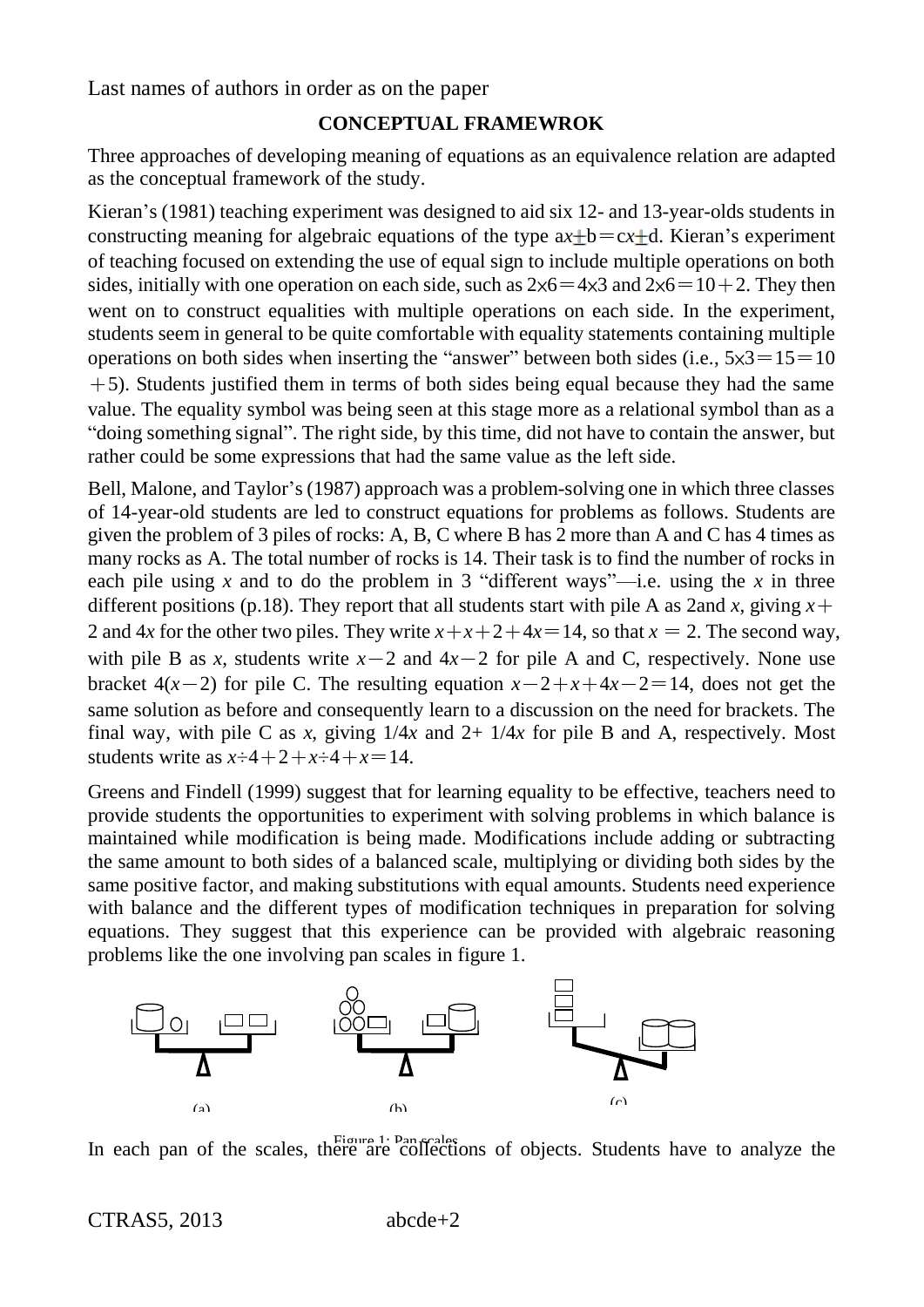contents of each pan, compare collections of objects, and deduce relationships about the masses of the objects. The inferred information may then be used to determine which object(s) should be placed in the pan on the left of the unbalanced scale to achieve balance.

#### **Methodology**

### **Research Design**

The research design of this study was a quasi-experiment design. The quasi-experiment design includes an experiment group and a control group. Both groups received same an instrument for assessing the effect of treatment on pre-test and pos-test. Wen-Wen was the instructor of the experiment group and Li-Li was the instructor of the control group. 34 sixth-grade students consisted of 18 males and 14 females in experiment group and 27 sixth-grade students consisted of 14 males and 13 females.

Wen-Wen carried out the alternative approach of technology integrated into mathematics instruction. Wen-Wen and Li-Li were two of the six teachers participating in a teacher professional development program that was designed to enhance teachers' knowledge for mathematics teaching. Wen-Wen had been particitpated in the professional program, while Li-Li was the first year participation of the professional program. Wen-Wen gradually adopted learner-centered approach, but Li-Li was on the beginning way. Li-Li was used to take the traditional instruction and her classroom did not set up the environment of interactive white board.

Prior to teaching, Wen-Wen has analyzed instructional activities covered in textbook, conducting pre-test for students, and observed Jing-Jing's instruction in which made the first intervention of integrating the technology into mathematics instruction. Jing-Jing was one of the participants involving in the teacher professional program. All participants participated in a collective discussion for reflecting on Jing-Jing's teaching immediately right after classroom observation. After discussing, Wen-Wen took the comments from the group teachers of the professional program to Jing-Jing's into account in their re-designed lessons of the same topic in same grade. Reference to Jing-Jing's teaching, Wen-Wen integrated the SIWB and MB into axioms of equations.

#### **Treatment: Integrating SIWB+MB into Teaching**

Five sessions with 40 minutes were designed. Task 1 was for students to experience a balance of a beam by playing a game on the use of technical devices including SIWB and MB. Task 2 and 3 were designed to develop students' understanding the meaning of subtraction axiom of equations. The addition axiom of equation was processed in a transverse way. Task 4 was designed to develop students' understanding the meaning of division axiom of equations. The multiplication axiom of equation was processed in a transverse way. The fifth session, not the focus of the paper, was solving more than algebraic equations by using the axioms of equations.

The common flow of Wen-Wen's teaching was: (1) she proposed students a problem to solve; (2) students solved the problem individually; (3) she selected several students' solutions and sequenced the order of them for discussion; (4) The students whose solutions were selected were invited to explain their thinking individually in the whole class discussion; and (5) she summarized the main ideas of the discussion. Thus, Wen-Wen's classroom was full of the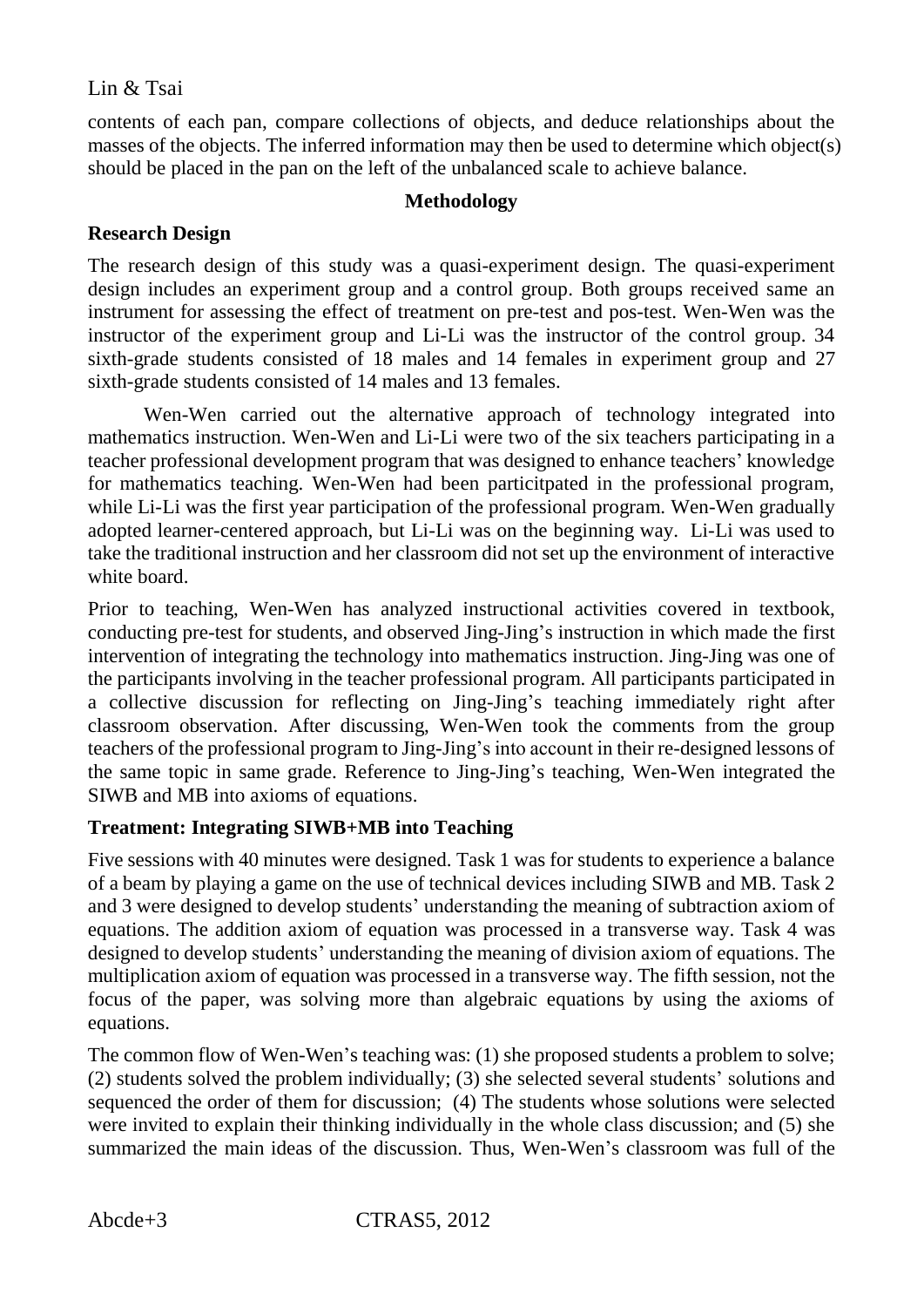atmosphere of the interaction between the instructor and students.

### **Instruction of Control Group**

Li-Li was the instructor of the control group. She was used to following the activities of the textbook. Five sessions related to axioms of equations with 40 minutes were engaged in the lesson. Although the actitives of the textbook also showed the pictures of beam balance for helping students understanding the meaning of axioms of equations, she did not appreciate the use of manipulative tool. Instead, she asked students to read the text of the textbook and interpreted it to students. She did not utilize the manipulative tool and the devices of SMART interactive white board and magic board. She stated that she was tired of the use of the manipulative tool of real beam in the instruction of axioms of equations, because it hardly kept a balance with real objects on the pan scales of both left and right sides of the beam.

Without the help of the mainipulative aids or technical devices, Li-Li's instruction was replaced by the chalk-and-board. Li-Li's speech occupied most of the time in a session. The flow of her instruction of axioms of equations was: (1) She asked students to read the text of the textbook; (2) Li-Li explained the meaning of the text by using one or two examples and demonstrated a solution in one way for a problem to be solved. (3) Li-Li gave students one or two problems to practice; and (4) Li-Li summarize the main idea of the lesson. She was not only a problem poser but also a problem solver. She was a speaker and her students were listener throughout the entire session in her teaching.

### **Data Collection and Analysis**

The data collected for the study consisted of lesson plan, students' solutions gathered from two classrooms, video tapes of teaching, pre- and post-test for students on the axioms of equations.

The pre-test was conducted a week before the first session of the lesson, while the post test was conducted a month away from the pre-test. An instrument consisting of six items with 12 sub-items in total conducted in pre-test were to understand if students had the relation meaning of equal sign. Item 1, 5 and 6 were presented by a picture of a beam balance, while item 2, 3 and 4 were to present by a symbolic representation.

#### **RESULTS**

#### **Students' Prior Knowledge of Learning Axioms of Equations**

Table 1 was the correct percentages of students from the both groups performing on the pre-test. The t-test was utilized to test the significance of the score of pretest between the experiment group and control group.  $t=1.53$ ,  $df=57$ ,  $p=.66>0.05$ , the data shows that students in both groups had a similar prior knowledge, since there was no significant difference between the two groups. Prior to teaching, students in both groups performed better on the items in which were presented with a beam balance than those of the items presented as an equation.

Table 1: The correct percentage of pretest of the experiment group (N=32) and control group  $(N=27)$ 

Pictorial representation Symbolic representation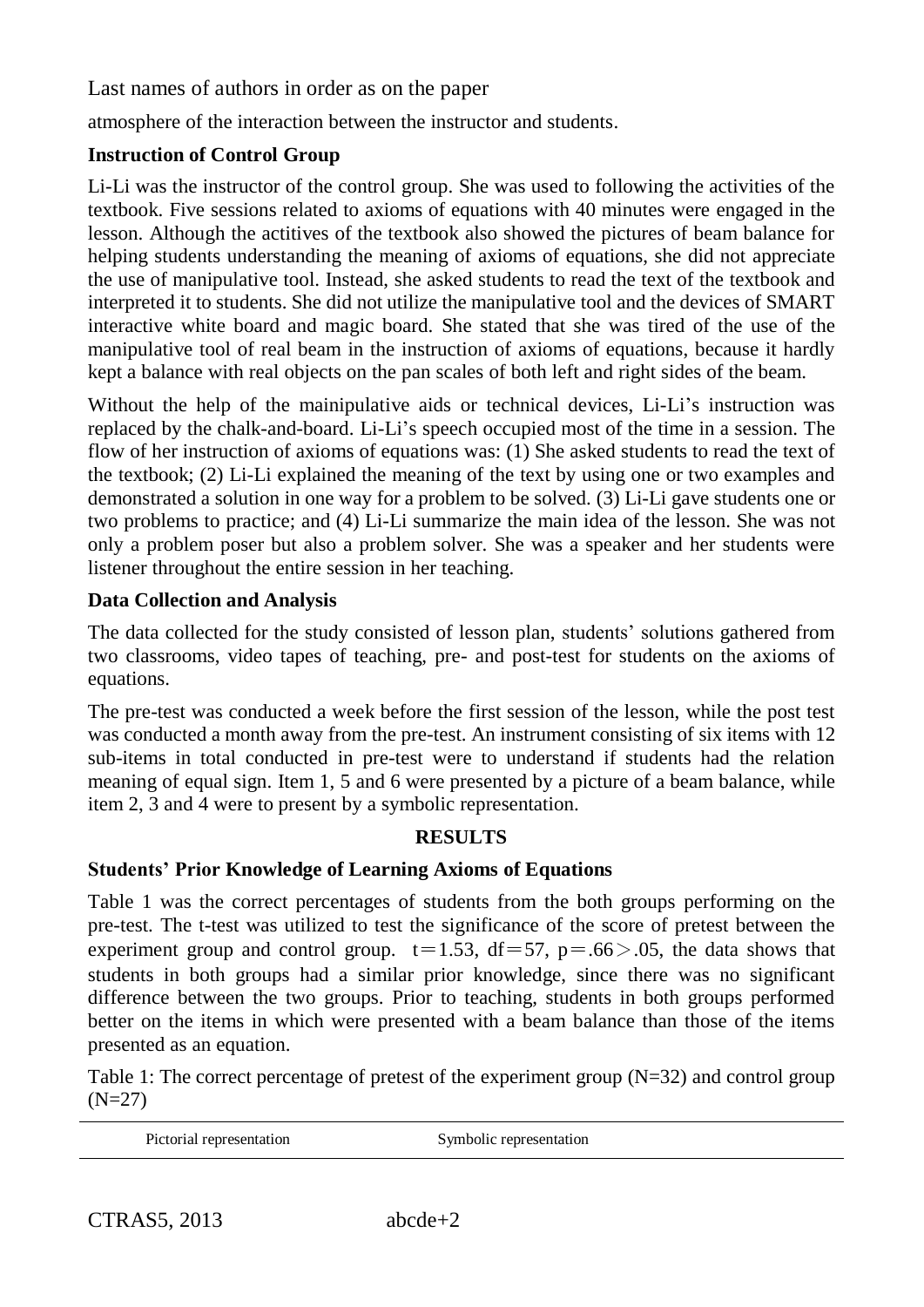|      |    |      |      |      |      |      | operating process |      |      |    |      | result |  |  |
|------|----|------|------|------|------|------|-------------------|------|------|----|------|--------|--|--|
| item |    | 5(1) | 5(2) | 6(1) | 6(2) | 2(1) | 2(2)              | 3(1) | 3(2) | 4  | 2(3) | 3(3)   |  |  |
| Exp  | 69 | 47   | 91   | 38   | 88   | 13   | 56                | 9    | 56   | 50 | 75   | 75     |  |  |
| Con  | 70 | 63   | 85   | 56   | 89   | 15   | 41                | 15   | 56   | 56 | 70   | 67     |  |  |

There were only 47% and 38% of the sixth grade students in the experiment group answered correctly to the item 5(1) and item 6(1), respectively. The two items were given as follows.

**Item 5**: A balance beam means that the weights of the objects in both sides  $\frac{d^2}{dx^2}$ are the same.(1) If the weight of a  $\lceil \square \rfloor$  is  $x_g$ , a  $\lceil \bigcirc \rfloor$  is  $1_g$ , what do you represent the balance with a mathematics symbols? (2) What are the weight of a  $\lceil \square \rceil$ ?

**Item 6**: A balance beam means that the weights of the objects in both sides  $\frac{\mathbb{I}^2}{\Delta}$ 

are the same. (1) If the weight of  $a^{\dagger}$   $\Box$  jis  $x_g$ ,  $a^{\dagger}$   $\Box$  jis  $1_g$ , what do you represent the balance with a mathematics symbols? (2) What are the weight of a  $\lceil \square \rceil$ ?

Only 13% and 9% of the sixth grade students in the experiment group answered correctly on the item 2(1) and 3(1), respectively. Likewise, only 15% of the students in control group succeeded in solving both the item  $2(1)$  and  $3(1)$ . In experiment group, 56% of the sixth grade students answered correctly on both item 2(2) and item 3(2). Likewise, only 14% and 56% of the students in the control group succeed in solving the item  $2(2)$  and item  $3(2)$ . The item 2 and item 3 were displayed as follows.

There was an interesting finding that students who were either in the experiment group or the control group performed on the item  $2(3)$  were better than on the item  $2(1)$  and item  $2(2)$ . Likewise, the performance on the item  $3(3)$  was better than on the item  $3(1)$  or item  $3(2)$ .

| Item 2 | $x + 248 = 450$                           | % of correct |                                  |  |  |
|--------|-------------------------------------------|--------------|----------------------------------|--|--|
|        | $x+248- (1) = 450- (2)$                   | Exp.         | $(1)$ 13\% $(2)$ 56\% $(3)$ 75\% |  |  |
|        | $x = (3)$                                 | Con.         | $(1) 15\% (2) 41\% (3) 70\%$     |  |  |
| Item 3 | $x - 405 = 395$                           | Exp.         | $(1) 9\% (2) 56\% (3) 75\%$      |  |  |
|        | $x-405+$ ((1)) = 395 + ((2))<br>$x = (3)$ | Con.         | $(1) 15\% (2) 56\% (3) 67\%$     |  |  |

Table 2: Correct percentage of students in both groups performing on the item 2 and 3

The data of the pre-test in Table 2 suggested that students had the difficulty with the understanding of the relation meaning of equal sign.

Lin & Tsai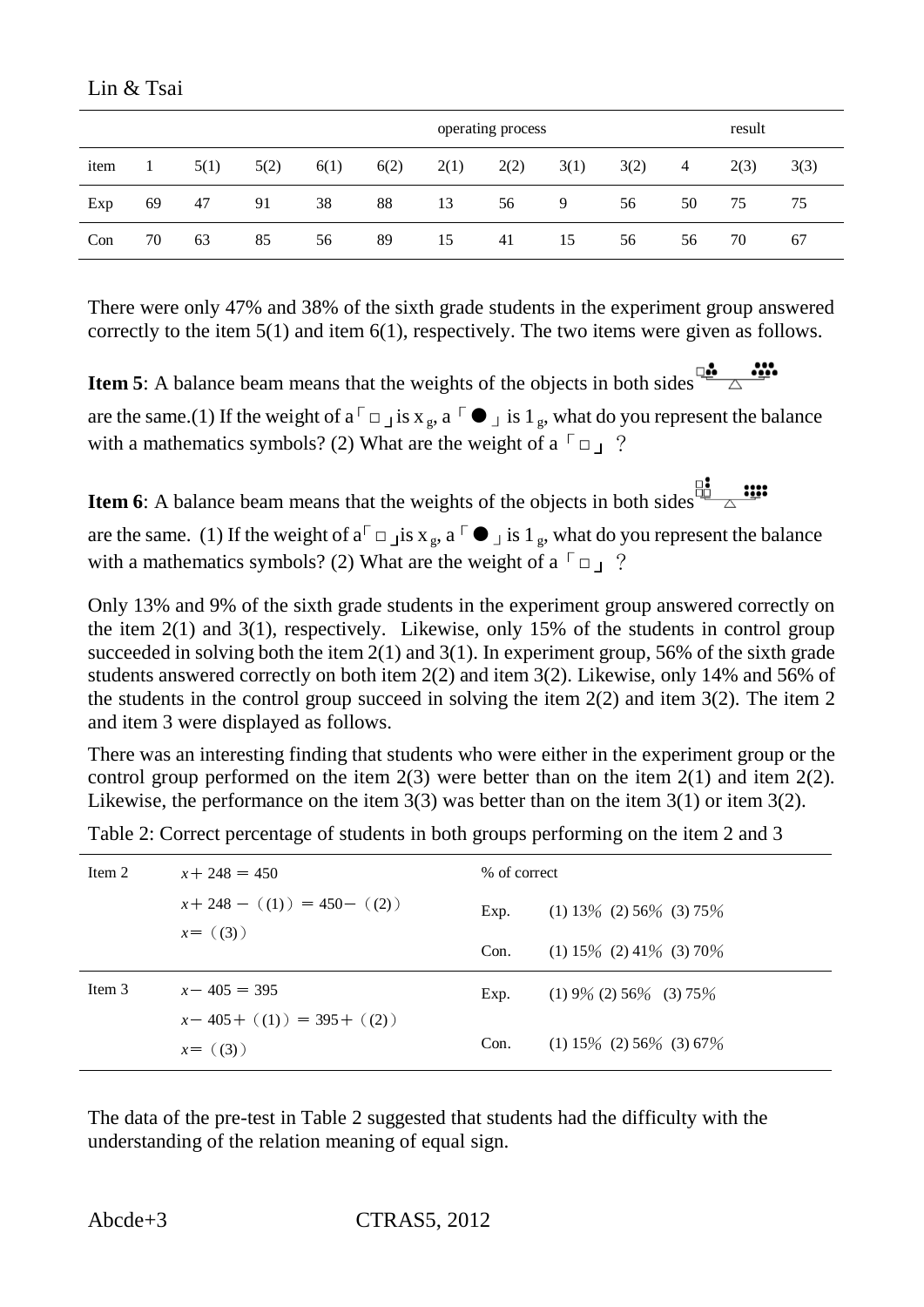Implementations of Integrating SIWB+MB into Teaching Axioms of Equations

# **Warm up: playing beam game**

After setting up the SIWB and MB, the instructor, Wen-Wen, put an apple on the pan scale at left side of the beam, Yi-Yi, one of students was invited to come to the front of the classroom and put something on the right side to be balanced. Yi-Yi used the way of try-and-error several times because of without knowing the weight of a tomato. Finally, the beam was in a balance with an apple on the left side and two 100g of counterpoises on the right side. The game kept playing in pairs lasting for about 3 minutes. The pairs students sometimes added, took away, double or triples, or half or third objects on the beam. Wen-Wen ended up the beam game with a statement for summary: "The axioms of equation were defined as the beam kept balance if one added and removed, multiplied, and divided same weights of objects."

## **Steps of teaching axioms of equations**

# *Step 1: Helping students in transforming from a virtual beam in a balance to mathematical expression*

The instruction of the definition of axioms of equations was followed by the instruction of transformation between virtual beam and abstract mathematical expressions. The balance beam was in a balance when a corm on the right side and an apple and a 50g-counterpoise on the left side of the beam. Students were asked to write the mathematical equation for the beam balance, as shown in Figure 2. Most of the students were able to represent the beam balance with  $A+50=C$ .



Figure 2: from virtual beam to mathematical expression



of equation







Figure 5: Division axiom of equations

## *Step 2: Helping students in writing down a mathematics equation to represent the action of "removing off" from a beam.*

After getting more familiar with the transformation between virtual beam and mathematical expressions, students were asked to find the weight of an object by moving in and out from the pan scales of both side of the beam. Students were asked to write down the each mathematical equation corresponding to the each step of moving in and out. Wen-Wen asked students to follow three directions. First, jot down the original balance with a mathematical expression, such as  $T+100=200$ , Second, jot down a mathematics expression to represent the weight of a counterpoise you moved away from the beam, such as  $T+100-100=200-$ 100. Finally, jot down a mathematics expression to represent a new balance, such as  $T=100$ .

Wen-Wen helped students to make connection of virtual world (virtual beam) and mathematics world (mathematics equations). For instance, the original balance turning into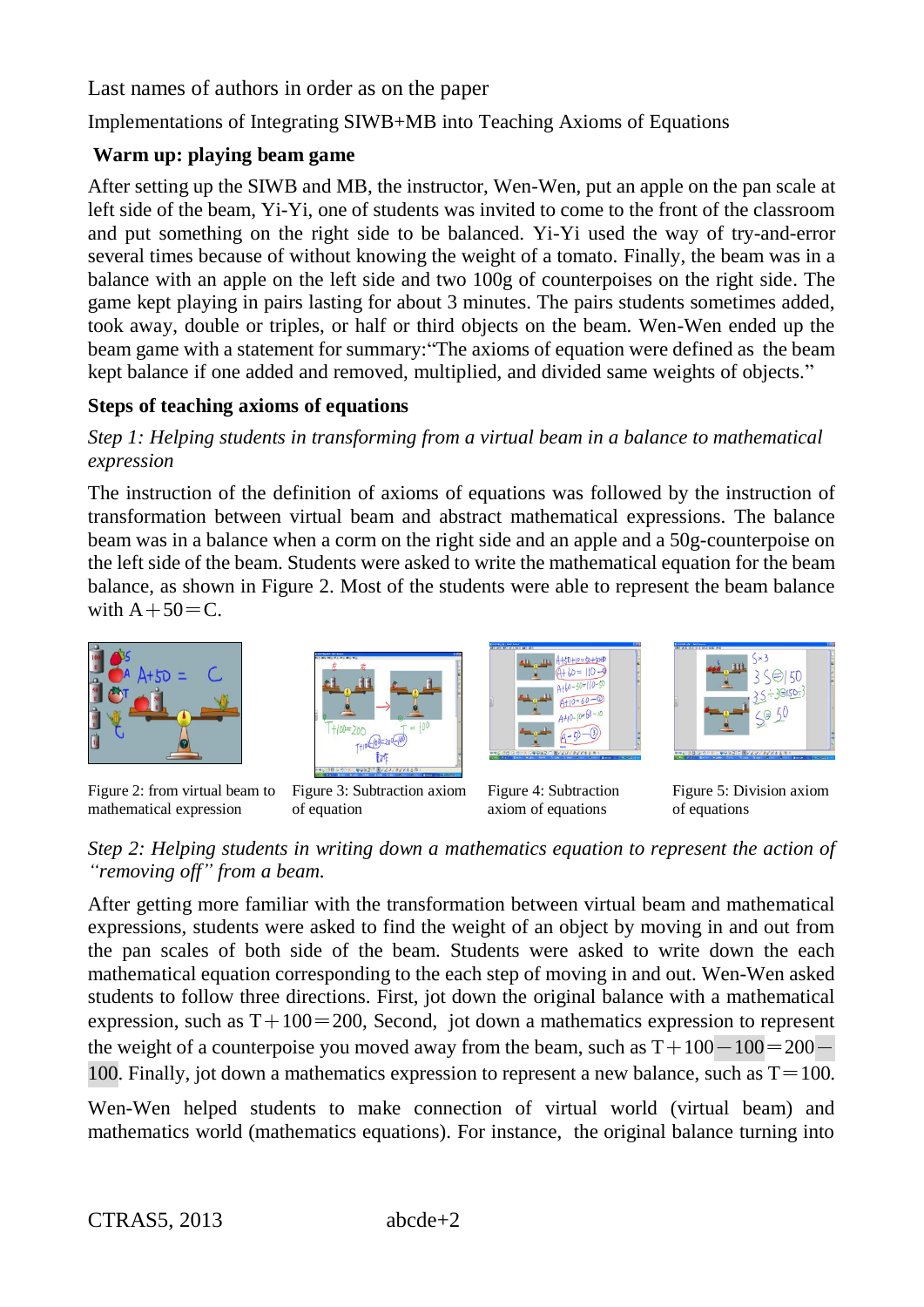the new balance corresponded to from a mathematical equation  $T+100=200$  (original balance) turning into  $T=100$  (new balance). She also helped students to make sense in operating mathematics equations in mathematics world. For instance ,  $T+100=200 \rightarrow T=$ 100 was resulted from  $T+100-100=200-100$  indicated by the action of removing off a 100g-counterpoise.

*Step 3: Helping students in resolving a multiple-steps equation by operating on a virtual beam.* 

Wen-Wen gave two more problems to figure out the weight of an apple and the weight of a strawberry by using the virtual beam balance, as shown in Figure 4 and Figure 5. The original balance of the beam shown on the first picture of Figure 4, were represented by a student Ting-Ting as  $A+50+10=50+50+10$  or  $A+60=110$ . In order to find the weight of an apple, first step, Ting-Ting removed off a 50g-counterpoise on both sides of the beam corresponding to a mathematics equation  $A+60-50=110-50$  and got a second balance corresponding to a mathematics equation  $A+10=60$ . Second step, Ting-Ting continually removed off a 10g-counterpoise on both sides of the beam corresponding to a mathematics equation  $A+10-10=60-10$  and got a third balance corresponding to a mathematics equation  $A = 50$ . For solving the problem, three balances occurred were marked by circles, indicated in Figure 4.

Effect of the Alternative Instructional Approach

The percentage of students performing successfully in each item on post-test was on Table 3.

|      |                          |      |      |      |      | Symbolic representation |                   |        |      |    |      |      |  |
|------|--------------------------|------|------|------|------|-------------------------|-------------------|--------|------|----|------|------|--|
|      | Pictorial representation |      |      |      |      |                         | operating process | result |      |    |      |      |  |
| item |                          | 5(1) | 5(2) | 6(1) | 6(2) | 2(1)                    | 2(2)              | 3(1)   | 3(2) | 4  | 2(3) | 3(3) |  |
| Exp  | 91                       | 88   | 91   | 81   | 100  | 91                      | 94                | 91     | 94   | 88 | 100  | 97   |  |
| Con  | 74                       | 81   | 96   | 81   | 96   | 81                      | 81                | 81     | 81   | 81 | 96   | 96   |  |

Table 3: The correct percentage of each item on the posttest in both groups

The result indicates that there were more students in the experiment group performing successfully on the symbolic representation representing the operating process then those students in the control group. We further examined if students performed on the items of the construct of representation on the posttest better than on the pretest. Only those t-values of the sub-constructs examined by t-test were achieved significantly listed on Table 4.

Table 4 suggests that the mean of experiment group and control group were 11.03 and 10.30, respectively. t=1.67, df=57, p=.02 <.05. The results indicate that students had similar prior knowledge ahead of learning the axioms of equations, through the treatment of the experiment, the use of technology integral into the axioms of equations contributed to students' achievement on the items relevant with axioms of equations.

Table 4: The significant differences of the sub-constructs between both groups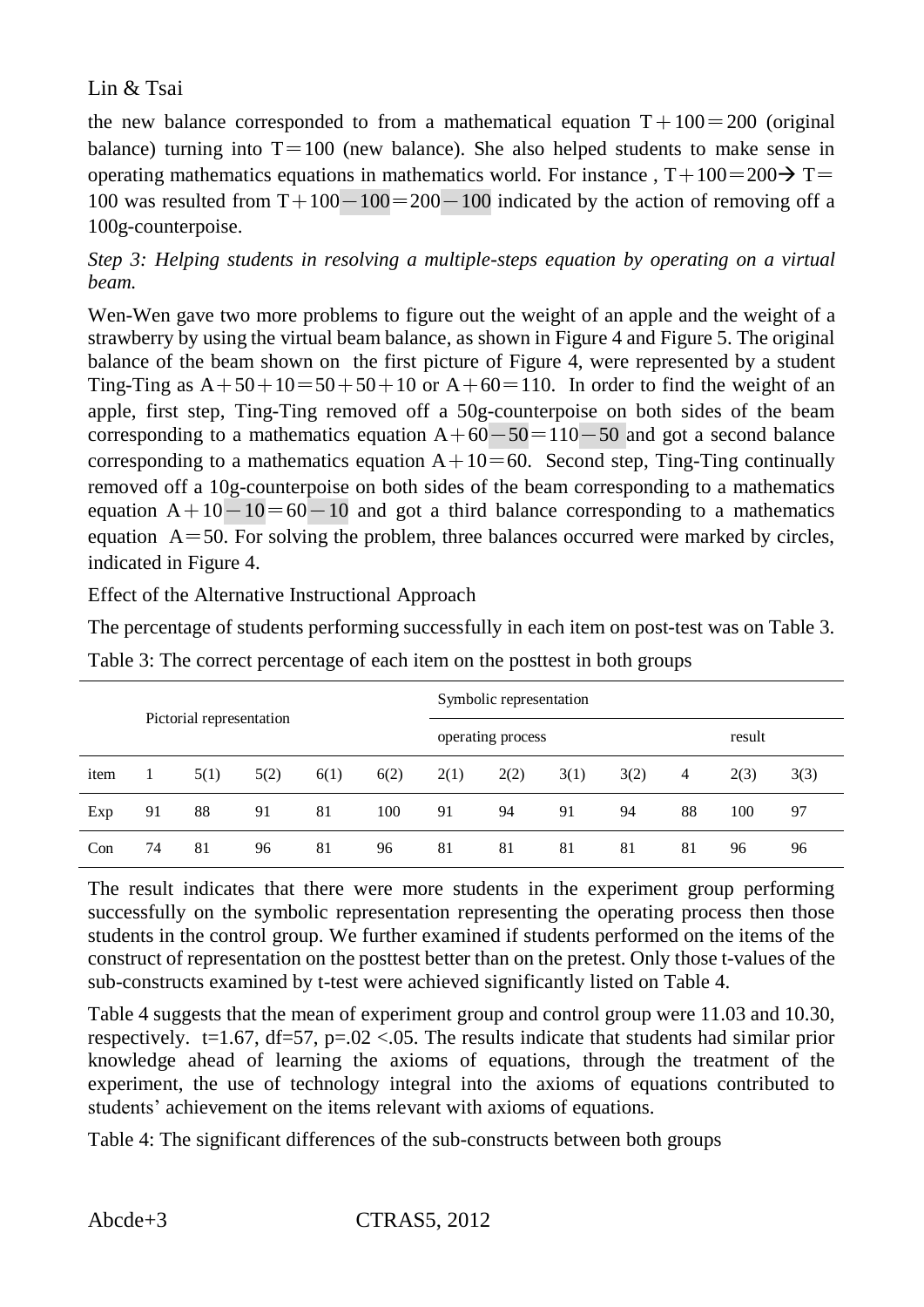| Sub-constructs | Pre-test |                       |           |         |    | Post-test |                |           |      |    |        |
|----------------|----------|-----------------------|-----------|---------|----|-----------|----------------|-----------|------|----|--------|
|                |          | $\overline{\text{M}}$ | <b>SD</b> | t       | df | p         | $\overline{M}$ | <b>SD</b> | t    | df | p      |
| Symb-operating | Exp.     | 1.81                  | .82       | $-2.48$ | 57 | .71       | 4.56           | .80       | 1.80 | 57 | $.05*$ |
|                | Con.     | 2.33                  | .78       |         |    |           | 4.07           | 1.27      |      |    |        |
| Symbol         | Exp.     | 3.41                  | .84       | 1.28    |    | .06       | 6.53           | .92       | 1.81 |    | $.05*$ |
| representation | Con.     | 3.15                  | .91       |         |    |           | 6.00           | 1.33      |      |    |        |
| Total scores   | Exp.     | 6.75                  | 1.34      | 1.53    |    | .66       | 11.03          | 1.40      | 1.67 |    | $.02*$ |
|                | Con.     | 6.22                  | 1.28      |         |    |           | 10.30          | 1.98      |      |    |        |

 $*P<.05$ 

Table 4 shows that students in experiment group had lower mean of scores on the pretest than students in control group, but there was no significant different.  $t=-2.48$ ,  $df=57$ ,  $p=.71>0.05$ . Through the implementation of the use of technical devices on the axioms of equations, students in experiment group had significant higher mean of scores on the post-test than students in control group.  $t=1.80$ ,  $df=57$ ,  $p=.05$ ,  $\leq .05$ . The result indicates that the use of SIWB+ MB significantly contributed to the learning of transformation from the operation of beam balance into the symbolic expression.

#### **Conclusions**

It is concluded that the use of technical devices including SMRT interactive white board and Magic board integrated into the instruction of axioms of equations contributed to promoting students understanding the meaning of equal sign to "relation" from "get into". The improvement of students' understanding the meaning of equal sign to "relation" corresponding to the axioms of equations attributing to the technical devices was rooted in the following six reasons.

First, the manipulation of virtual beam and objects (e.g. apples, pineapples, counterpoises) collected from Magic board displayed on the interactive white board inspired students' involvement in the mathematical learning, since the virtual objects were quite similar with physical objects. Second, the virtual beam overcome the main drawback of a physical balanced scale that the modifications were difficult to adjust the same weight of physical objects in real world on both left and right sides of pan scales. Thus, the use of virtual objects manipulated on interactive white board was readily reached to accurate. Third, compared to the preparation of physical objects, the teacher in the experiment group did not need to spend too much extra time and energy to prepare the devices of the technology. Fourth, the virtual objects played on the interactive white board inspired students' interaction with the instructor and peers. Two students in a pair were interestedly challenged in the modification on the beam to be a balance on both sides of the pan scales. Fifth, the devices of SIWB+MB were easy to trace and retrieve what students and the instructor have accomplished in a few minutes ago. Finally, the technical devices were flexible representations, unlimited supply, and easy to clean. The finding of the study was consistent with the previous studies on the use of virtual